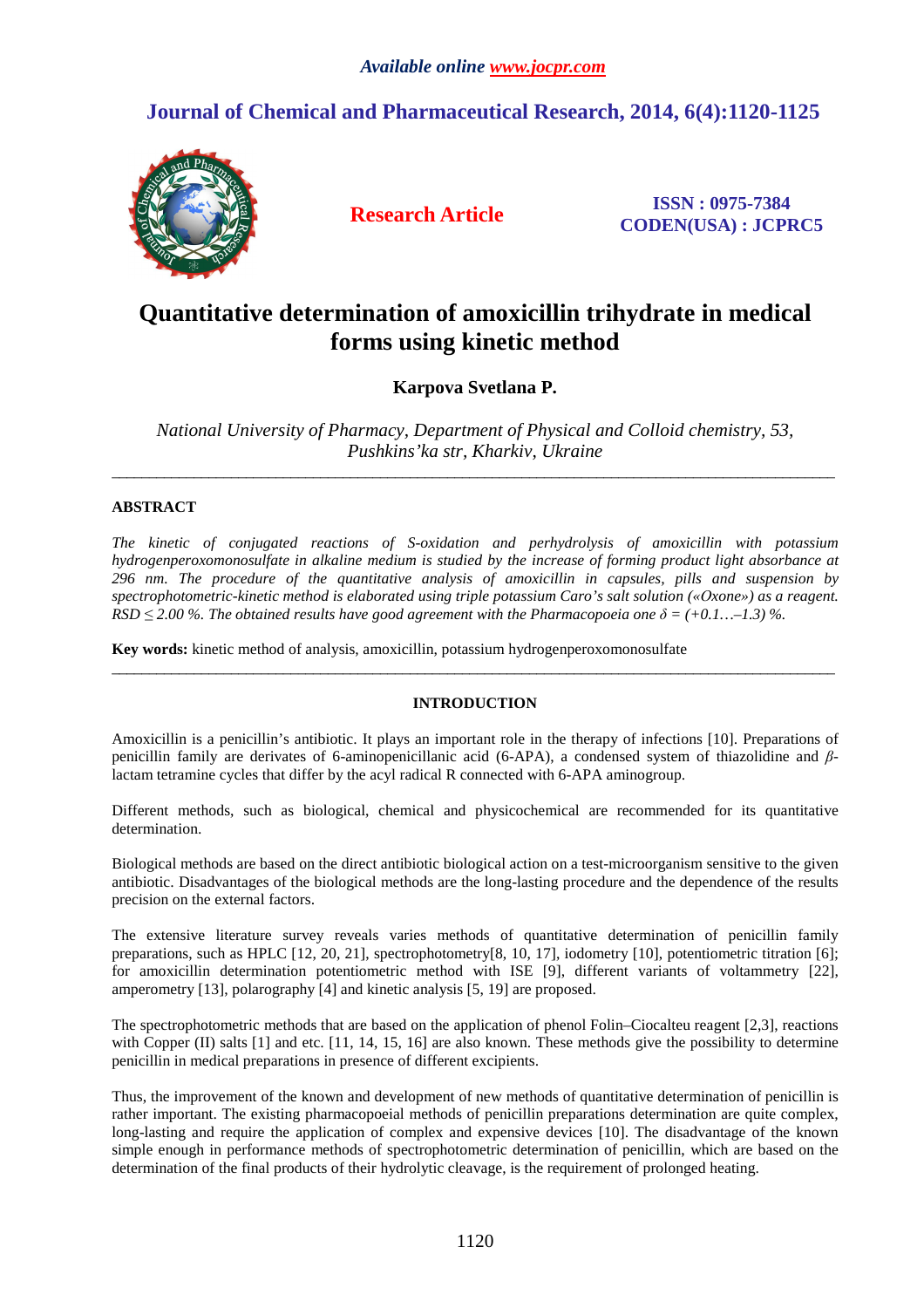The developed method of amoxicillin kinetic determination has several advantages: makes it possible to identify the preparation in much smaller quantities than the pharmacopoeial iodometric method, it is applicable to the same range of concentrations, as in photometric determination of hydrolysis products, but it doesn't require prolonged heating of the reaction mixture, it is simpler and faster than the method of chromatographic analysis.

*\_\_\_\_\_\_\_\_\_\_\_\_\_\_\_\_\_\_\_\_\_\_\_\_\_\_\_\_\_\_\_\_\_\_\_\_\_\_\_\_\_\_\_\_\_\_\_\_\_\_\_\_\_\_\_\_\_\_\_\_\_\_\_\_\_\_\_\_\_\_\_\_\_\_\_\_\_*

It is based on the preliminary oxidation of amoxicillin with potassium hydrogenperoxomonosulfate excess to the corresponding S-oxide, followed by determination of the hydrolytic conversion of its product in an alkaline medium by the kinetic spectrophotometric method. The scheme of transformations that leads to the formation of the reaction product, probably derived N-substituted acrylic-β- penicillamine sulfinate (IV), is shown below in Figure 1.

#### **EXPERIMENTAL SECTION**

## **Reagents and Chemicals**

All the materials were of analytical reagent grade, and the solutions were prepared with double-distilled water.

Amoxicillin trihydrate (2S,5R,6R)-6-{[(2R)-2-amino-2-(4-hydroxyphenyl)-acetyl]amino}-3,3-dimethyl-7-oxo-4 thia-1-azabicyclo[3.2.0]heptane-2-carboxylic acid in pills "Ospamox", 500 mg of drug substance, serial No. 158399, produced by «Sandoz GmbH», Austria, in capsules "Gramox-А", 500 mg of drug substance, serial No. 081109, produced by "Sperko Ukraine", Kyiv, Ukraine, about 20 g of granulate for preparation of 60 mL of suspension for internal use of the following content: 250 mg of amoxicillin trihydrate in 5 mL of suspension, serial No. 050609, produced by "Sperko Ukraine", Kyiv, Ukraine.

Peroxomonosulfate acid was used as an oxidant in the view of a triple potassium salt ( $2KHSO<sub>5</sub>·KHSO<sub>4</sub>·K<sub>2</sub>SO<sub>4</sub>$ ) of an "extra pure" grade. The commercial name is «Oxone» with the content of active Oxygen  $\leq 4.5$  %. It is available, has good solubility and stability in water. It was proposed for cefodraxil kinetic spectrophotometric determination as an analytical reagent [23].

## **Preparation of Standard Solution**

*Standard solution of amoxicillin trihydrate (500*  $\mu$ *g mL<sup>-1</sup>): 500 mg of amoxicillin trihydrate was diluted in 2.0 mL of* dimethylformamide (DMF), transferred in 100 mL volumetric flask and diluted to the mark with double distilled water at  $+20$  °C.

*Standard solution of Peroxomonosulfate*  $(2 \cdot 10^{-2} \text{ mol } L^{-1})$ : 0.615 mg of Oxon was transferred in 100 mL volumetric flask and diluted to the mark with double distilled water at  $+20$  °C. The solution of peroxomonosulfate was standardized iodometrically.

## **Equipment**

Electrochemical measurements were carried out in the spectrophotometer SP-26 (LOMO); kinetics was studied by the produced product light absorbance at 296 nm. The optical density of the solution was studied in the cell with a thickness of absorbing layer *l* = 1 cm. Solutions were thermostated in UTU- 2 («Zeamit», «Horizont Krakow-Poland») before mixing, time was recorded using stopwatch after mixing. The 0.1 mol  $L^{-1}$  solution of sodium hydroxide without carbonates was used to create and maintain the required acidity. Processing of the results was carried out by "tangents" (the differential version) method. Rate was estimated by the slope of the linear section of the kinetic curve  $A - time$  (tg)  $\alpha_{\text{amp}}$ , in min<sup>-1</sup>).

## **RESULTS AND DISCUSSION**

The results of the experiment showed that the order of mixing influences on the kinetics and yield of the reaction. The highest rate of product accumulation was observed only after prior mixing of the sample of amoxicillin under study with potassium hydrogenperoxomonosulfate, and therefore with alkali solution. Maximum activity of potassium hydrogenperoxomonosulfate in the reaction was achieved at concentrations  $2.10^{-3}$  mol L<sup>-1</sup>.

*The scheme of conjugated reactions of peroxiacidic oxidation and perhydrolysis of amoxicillin trihydrate with production of substitute derivate of N-acryl-β-penicilamine sulfinate (IV)*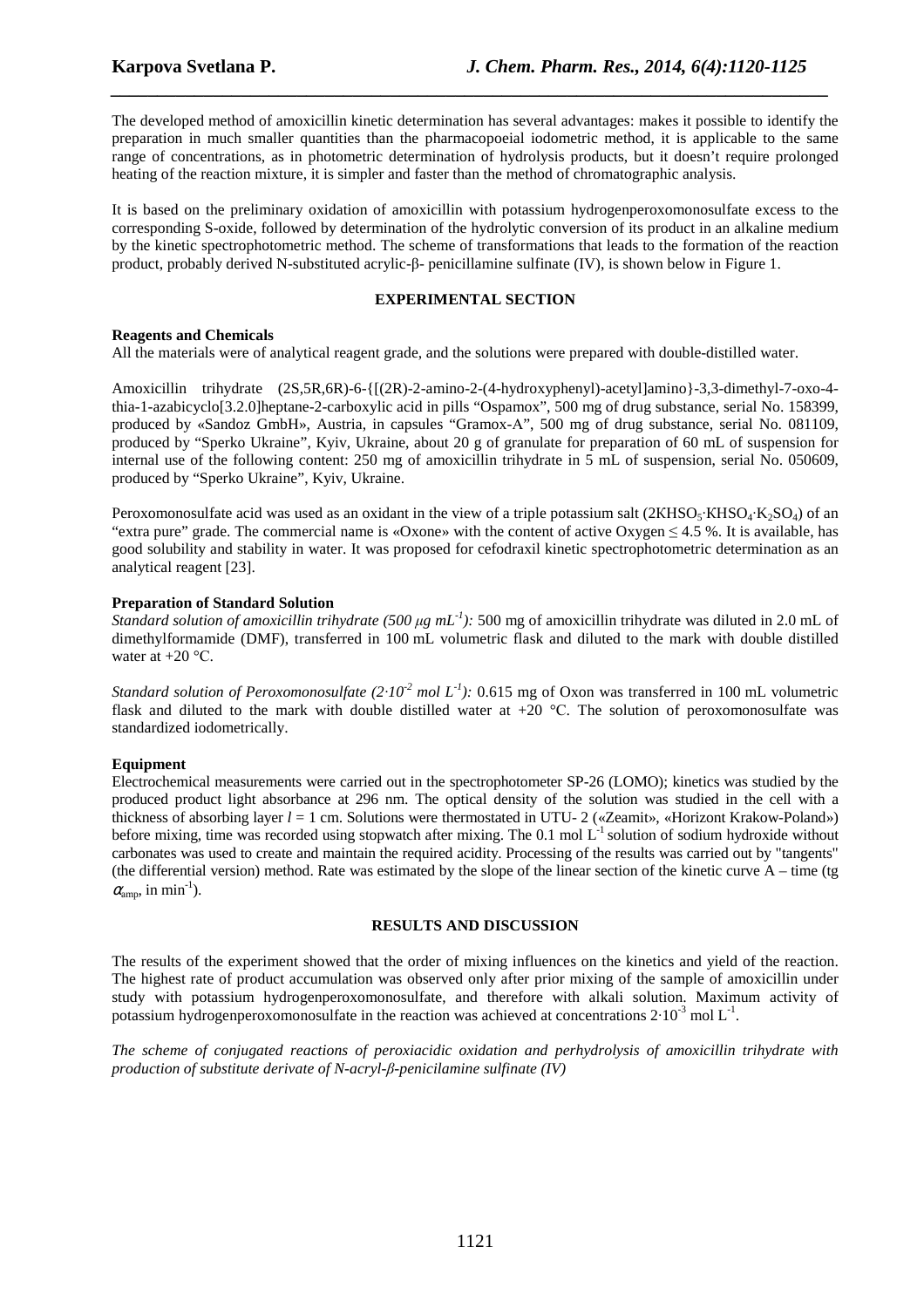

**Fig. 1. Light absorbance electronic spectra of alkali hydrolysis (1) and perhydrolysis (2–4) reactions of amoxicillin trihydrate product in time: 1 – 0–20 min, 2 – 5 min, 3 – 10 min, 4 – 15 min**<br>
c(NaOH) = 6.1·10<sup>-3</sup> mol L<sup>-1</sup>; c(KHSO<sub>5</sub>) = 2,0·10<sup>-3</sup> mol L<sup>-1</sup>; c(amox. t/h) = 30 µg mL<sup>-1</sup>

It was determined experimentally that the optimum concentration of alkali in which the rate of the reaction product formation is the highest is  $6·10<sup>-3</sup>$  mol L<sup>-1</sup>. Without potassium hydrogenperoxomonosulfate in the same conditions during the first 30 min (observation time) reaction product is not formed. This required excess of potassium hydrogenperoxomonosulfate can be explained by its participation in the process of further hydrolytic cleavage perhydrolysis reaction of the formed on the first stage corresponding amoxicillin S-oxide in strong alkaline medium (nucleophilic catalysis of the *β*-lactam and thiazolidyne cycles hydrolysis) (see scheme).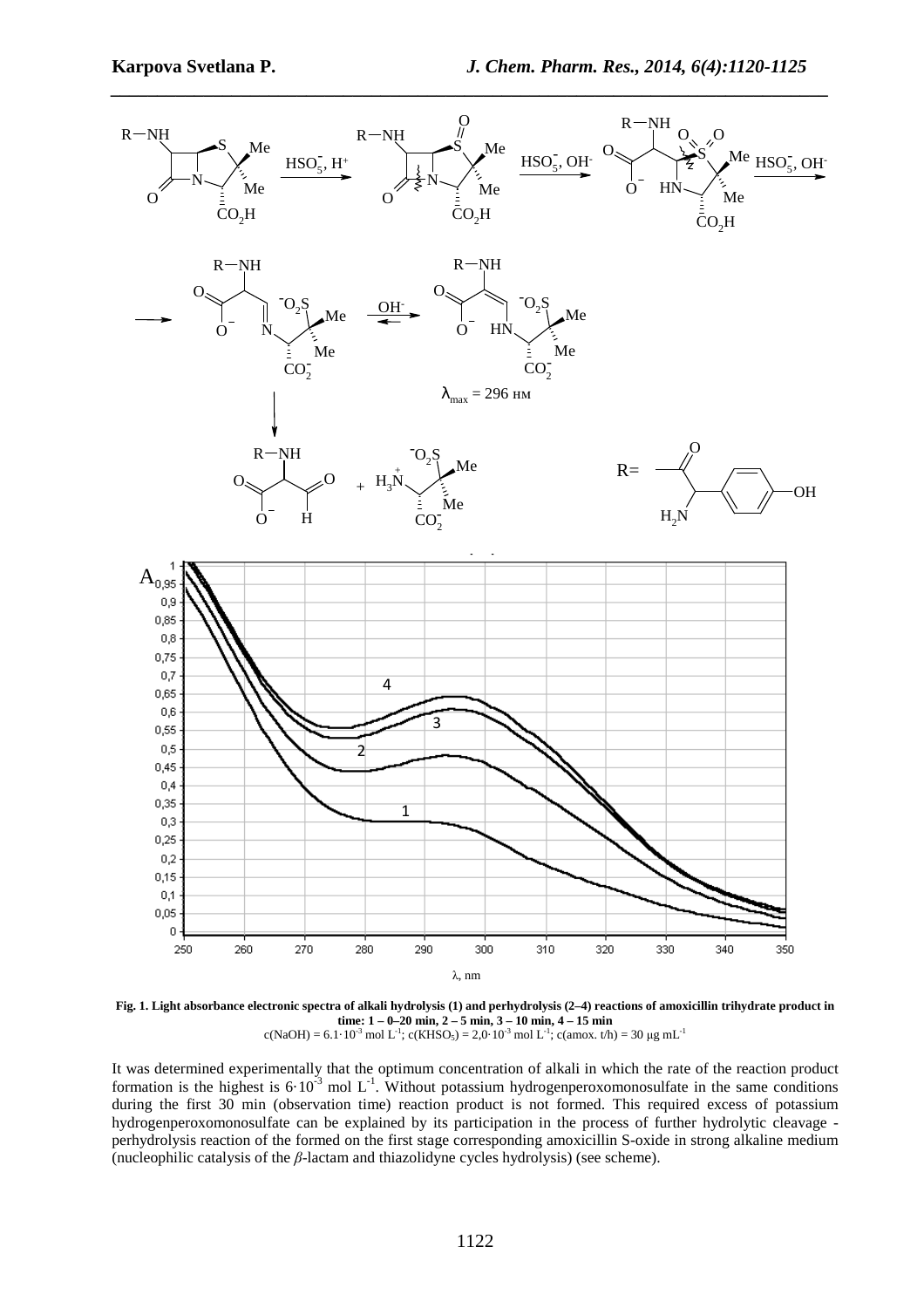Light absorbance electronic spectra of alkali hydrolysis (1) and perhydrolysis (2–4) reactions of amoxicillin trihydrate product in time are given on Fig. 1 As can be seen, the maximum absorption of the formed product is observed at 296 nm. Therefore, this wavelength was chosen as analytical for the reaction kinetics study. The reaction rate was estimated by slope of initial section of the kinetic curves constructed in coordinates light absorbance A against time.

*\_\_\_\_\_\_\_\_\_\_\_\_\_\_\_\_\_\_\_\_\_\_\_\_\_\_\_\_\_\_\_\_\_\_\_\_\_\_\_\_\_\_\_\_\_\_\_\_\_\_\_\_\_\_\_\_\_\_\_\_\_\_\_\_\_\_\_\_\_\_\_\_\_\_\_\_\_*

The calibration graph of amoxicillin assay is given on Fig. 2. It shows that in the range of 5 to 50  $\mu$ g mL<sup>-1</sup> concentration dependence of tg $\alpha$ , which is proportional to the reaction rate, is linear. This fact makes it possible to carry out the method of amoxicillin determination processed in the specified concentration range using the standard method.



**Fig. 2. Calibration graph of amoxicillin t/h assay**   $c(KHSO<sub>5</sub>) = 2 \cdot 10^{-3}$  mol  $L<sup>7</sup>$ ;  $c(NaOH) = 1.6 \cdot 10^{-3}$  mol  $L<sup>7</sup>$ 

*Construction of the calibration graph.* Aliquots of  $0.5-5.50$  mol L<sup>-1</sup> of amoxicillin standard solution were pipetted

into a series of 50 mL volumetric flask containing 5.0 mL of 0.02 mol  $L^{-1}$  KHSO<sub>5</sub> solution, mixed thoroughly and left for a minute. Then in each flask 5.0 mL of 0.06 mol L<sup>-1</sup> sodium hydroxideis solution was added, diluted to the mark with distilled water and mix thoroughly. After the addition of alkali solution the stopwatch was turned on. The resulting solutions were measured photometrically in a quartz cuvette at 296 nm against distilled water (compensation solution) during first 10 min every minute at  $20^{\circ}$  C and the absorbance kinetic curves against time were constructed. According to the inclination of the linear graphs of kinetic curves the calibration dependence tg $\alpha$ against amoxicillin concentration  $(C, \mu g \, mL^{-1})$  were plotted.

*Procedure of amoxicillin assay in capsules.* 500 mg (precise weight) of the studied drug was transferred in 100 mL volumetric flask containing 2.0 mL of DMFA solution and diluted to the mark with distilled water. The content of mixture was mixed well. 3.0 mL of obtained solution was transferred in 50 mL volumetric flask, further as while calibration graph construction. The resulting solution was measured photometrically in a quartz cuvette at 296 nm against distilled water (compensation solution) during first 15 min every minute and the absorbance kinetic curves against time was constructed. The slope of the linear section of the kinetic curve, tg $\alpha$  was determined.

*Procedure of amoxicillin assay in pills.* 671 mg (powdered pills) of the studied drug was transferred in 100 mL volumetric flask containing 2.0 mL of DMFA solution and diluted to the mark with distilled water. The content of mixture was mixed well and filtrated. 10.0 mL of obtained solution was transferred in 100 mL volumetric flask, further as for capsules procedure.

*Procedure of amoxicillin assay in suspension.* 671 mg (powdered pills) of studied drug was transferred in 100 mL volumetric flask containing 2.0 mL of DMFA solution and diluted to the mark with distilled water. The content of mixture was mixed well and filtrated. 10.0 mL of obtained solution was transferred in 50 mL volumetric flask, further as for capsules procedure.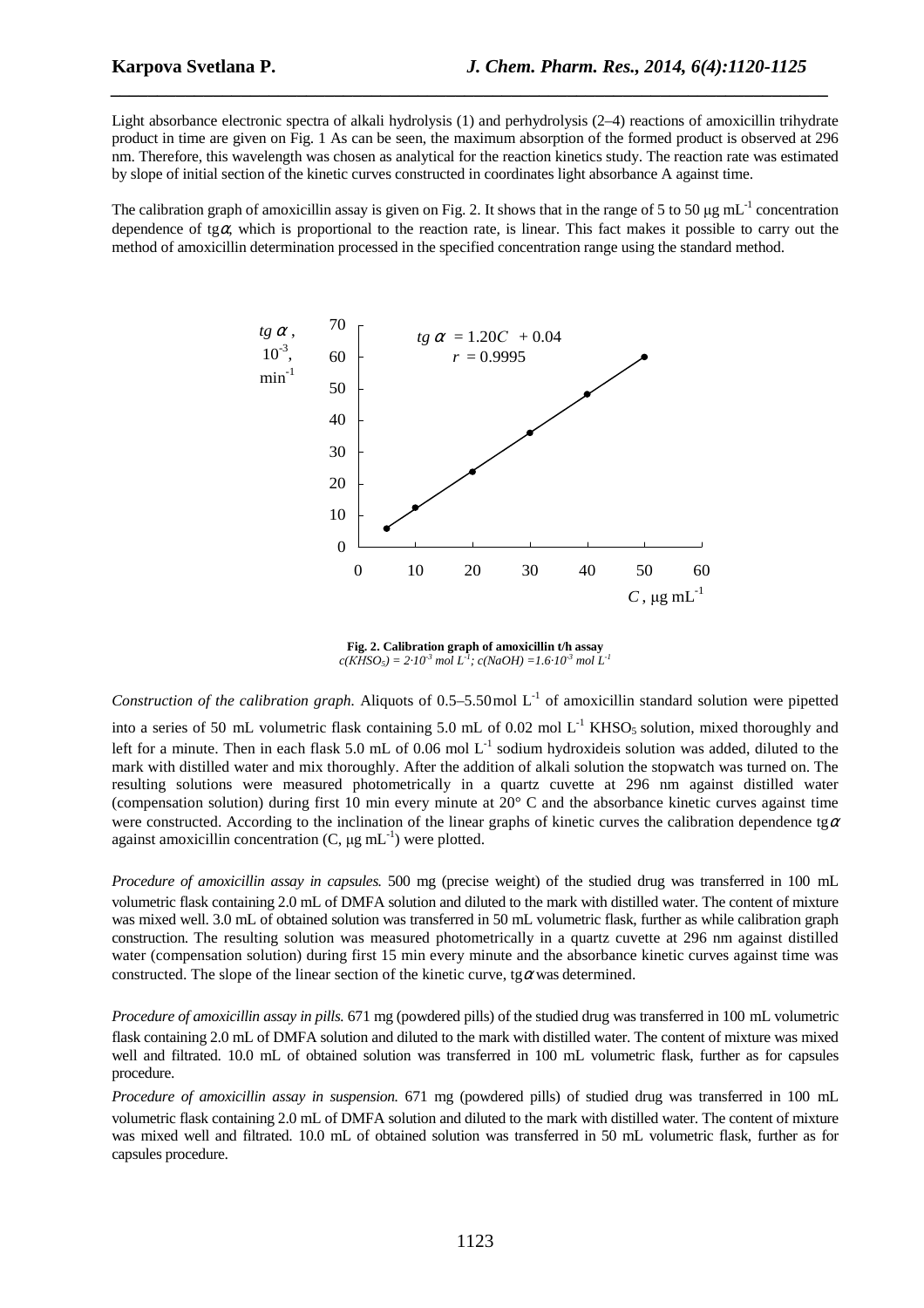Content of  $C_{16}H_{19}N_3O_5S$ , in mg,  $(x_{\text{amox}})$  is calculated by the equation:

$$
x_{\text{amox}} = \frac{a_{st} \cdot \text{tg}\alpha \cdot w \cdot 0.8713 \cdot a}{a \cdot \text{tg}\alpha_{st}}
$$

where:

 $a_{st}$  – weight mass of amoxicillin trihydrate standard solution, mg;

 $tg\alpha_{cm}$  – the slope of the linear section of the kinetic curve of amoxicillin trihydrate standard solution, min<sup>-1</sup>;

 $w$  – mass fraction of amoxicillin trihydrate standard solution main substance;

,

*а* – weight mass of amoxicillin trihydrate solution under study, mg;

– average mass of the drug in a capsule, pill, vial, mg;

tg $\alpha$  – the slope of the linear section of the kinetic curve of amoxicillin trihydrate solution under study, min<sup>-1</sup>; 0.8713 – conversation coefficient for amoxicillin anhydrous. *a*

*\_\_\_\_\_\_\_\_\_\_\_\_\_\_\_\_\_\_\_\_\_\_\_\_\_\_\_\_\_\_\_\_\_\_\_\_\_\_\_\_\_\_\_\_\_\_\_\_\_\_\_\_\_\_\_\_\_\_\_\_\_\_\_\_\_\_\_\_\_\_\_\_\_\_\_\_\_*

The results of amoxicillin kinetic determination using the reaction with potassium hydrogenperoxomonosulfate are given in Table 1.

| Table 1 The results of amoxicillin kinetic determination using the reaction with potassium hydrogenperoxomonosulfate $(P=0.95, n=5)$ |  |  |  |  |  |
|--------------------------------------------------------------------------------------------------------------------------------------|--|--|--|--|--|
|--------------------------------------------------------------------------------------------------------------------------------------|--|--|--|--|--|

| Taken, mg                                                             | Found                                                       |                                                            |                                                                                                                                                                                     |  |  |  |
|-----------------------------------------------------------------------|-------------------------------------------------------------|------------------------------------------------------------|-------------------------------------------------------------------------------------------------------------------------------------------------------------------------------------|--|--|--|
|                                                                       | mg                                                          | $\%$                                                       | Metrological characteristics                                                                                                                                                        |  |  |  |
| Ospamox - pills, 500 mg, «Sandoz GmbH», Austria                       |                                                             |                                                            |                                                                                                                                                                                     |  |  |  |
| 492.0*                                                                | 486.7<br>488.2<br>492.05<br>497.0<br>499.5                  | 97.3<br>97.6<br>98.4<br>99.4<br>99.9                       | $\overline{x}$<br>$= 493(99%)$<br>$S=\pm 5.5$<br>$S_x = \pm 2.5$<br>$\Delta\overline{x}_{\,=\pm6.8}$<br>$S_r = \pm 1.1\%$<br>$\epsilon = \pm 1.4\%$<br>$\delta$ = + 0.1 %           |  |  |  |
|                                                                       |                                                             |                                                            | Gramox-A - granulate for suspension preparation "Sperko Ukraine", Kyiv, Ukraine (250 mg of amoxicillin trihydrate in 5 mL of suspension)                                            |  |  |  |
| 250.8*                                                                | 243.6<br>248.6<br>250.6<br>249.5<br>244.6                   | 97.4<br>99.4<br>100.2<br>99.8<br>97.8                      | $\overline{\overline{x}}$ = 247 (99%)<br>$S=\pm 3.1$<br>$S_x = \pm 1.4$<br>$\Delta\overline{x}_{\,=\pm 3.8}$<br>$S_r = \pm 1.25\%$<br>$\epsilon = \pm 1.55\%$<br>$\delta = -1.3 \%$ |  |  |  |
| "Gramox-A" – 500 mg of drug substance "Sperko Ukraine", Kyiv, Ukraine |                                                             |                                                            |                                                                                                                                                                                     |  |  |  |
| 496.0*                                                                | 491.8<br>479.8<br>501.6<br>499.8<br>512.5<br>497.2<br>496.6 | 99.15<br>96.7<br>101.1<br>100.8<br>103.3<br>100.2<br>100.1 | $\overline{\overline{x}} = 497 (99\%)$<br>$S = \pm 9.9$<br>$S_x = \pm 3.8$<br>$\Delta \overline{x} = \pm 9.2$<br>$S_r = \pm 2.0\%$<br>$\epsilon = 1.85\%$<br>$\delta$ = +0.1 %      |  |  |  |

*\*Amoxicillin content in the certificate (BPh 2009)* 

As it is seen from the results the amoxicillin quantitative determination is possible in different medical forms with appropriate precision:  $RSD \leq 2.0$  %,  $\delta = (+0.1... -1.3)$  %.

#### **CONCLUSION**

1.The kinetic of conjugated S-oxidation and perhydrolysis reactions of amoxicillin using potassium hydrogenperoxomonosulfate in aqueous solution was studied.

2. The conditions were optimized, the procedure was developed and the possibility of amoxicillin assay using potassium hydrogenperoxomonosulfate by the kinetic spectrophotometric method was shown. RSD  $\leq 2.00$  %. The obtained results have good agreement with the Pharmacopoeial one  $\delta = (+0.1... -1.3)$ %.

#### **REFERENCES**

[1] VG Alexeev; SV Lapshyn. *Vopr. Biol. Med. Farm. Khimii*., **2007**, 1. 27–30.

[2] OA Romashova. *Vestnil TvGU*., **2007**, 2(4), 157–161.

[3] A Ahmad; N Rahman; F. Islam. *Zh. Anal. Khim*., **2004**, 59(2), 138–142.